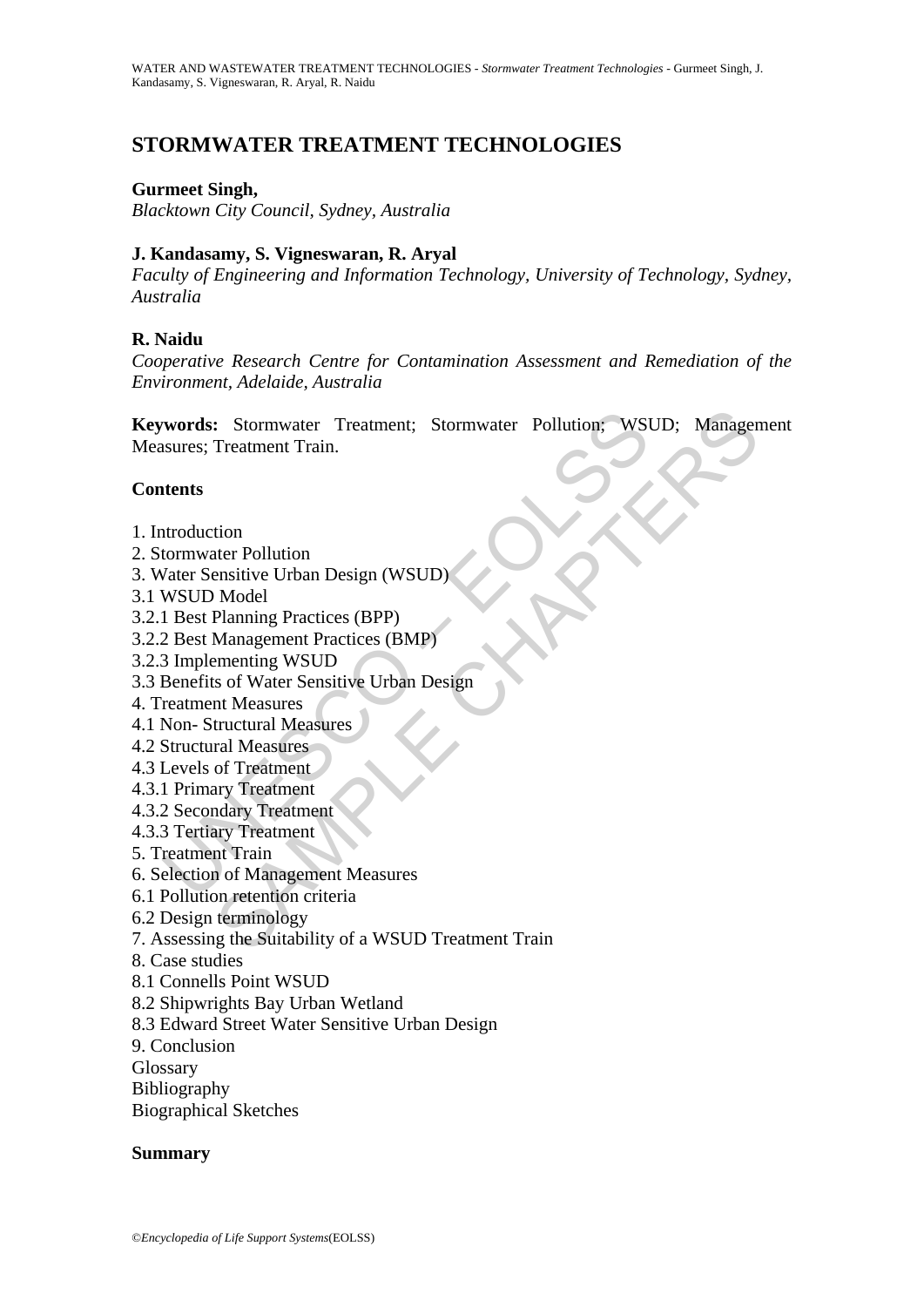S. WSUD incorporates a holistic management strategy that attices of urban planning, design, landscape architecture and storm<br>chieve the goals of sustainable development. This integrated<br>mwater as a resource rather than a w The intervalsion of the matter and the production and the production and the production and the production and the production and the production of the production of the production of the production of the production of th Rapid urbanization has contributed to considerable increases in urban runoff and pollution, a deterioration of the water quality of urban waterways and significant threats to its ecosystem. The traditional approach of managing only for the flow conveyance of stormwater is no longer sustainable. Stormwater runoff is the most neglected resource and, given that it contributes significantly to diffuse pollution of our waterways, it needs to be managed in more sustainable way to capture its benefits and at the same time to reduce the adverse impacts on waterways and receiving waters. A cultural change is occurring in urban stormwater management practice. Environmental aspects are becoming a major focus, with potentially profound effects on the traditional approach to stormwater management. Water Sensitive Urban Design (WSUD) is increasingly becoming the contemporary approach to manage stormwater and water resources in urban areas in an environmentally sustainable manner. In Australia, WSUD is gaining prominence as a way to minimise the impact of urban development on waterways and bays. WSUD incorporates a holistic management strategy that attempts to integrate aspects of urban planning, design, landscape architecture and stormwater management to achieve the goals of sustainable development. This integrated approach regards stormwater as a resource rather than a waste and considers all aspects of run-off within a development, including implementation of water quality/quantity controls, maximizing water reuse/conservation whilst preserving the amenity and environmental values within the catchment. This chapter discusses the stormwater treatment technologies that incorporate WSUD and the best management practices for protection of urban waterways.

## **1. Introduction**

The rapid growth and expansion of urban centers has meant that stormwater discharge represents a significant component of catchment runoff and severely impacts on flooding, water quality and ecology of waterways. The traditional approach to manage stormwater only for the flow conveyance is not sustainable. This approach is no longer acceptable and there is shift towards more sustainable ways of managing urban waterways.

| <b>Environmental</b><br><b>Value</b> | <b>Issue</b> | <b>Significance</b>   | <b>Objectives</b>                |  |  |
|--------------------------------------|--------------|-----------------------|----------------------------------|--|--|
| Non Water quality dependent          |              |                       |                                  |  |  |
| Drainage and                         | Hydraulic    | Flow attenuation/     | Provides dual benefit of flood   |  |  |
| Flood                                |              | detention-protection  | control and maintain flow        |  |  |
| Management                           |              | of downstream         | regimes to sustain healthy       |  |  |
|                                      |              | ecology and flooding  | aquatic ecosystems               |  |  |
| Water Quality dependent              |              |                       |                                  |  |  |
| Aquatic                              | Environment  | Pollution control in  | Protection of aquatic            |  |  |
| Ecosystem                            |              | respect to protection | ecosystems                       |  |  |
|                                      |              | of downstream waters  |                                  |  |  |
| Recreation and                       | Amenity      | Recreation (boating,  | Protection of recreation water   |  |  |
| Aesthetic use                        |              | fishing) values;      | quality and preservation of      |  |  |
|                                      |              |                       | amenity and aesthetic values     |  |  |
| Primary                              | Economic     | Water supply          | Protection of Primary industry   |  |  |
| Industry water                       |              | (irrigation) use      | water supply (irrigation, stock, |  |  |
| supply                               |              | values;               | water supply, aquaculture)       |  |  |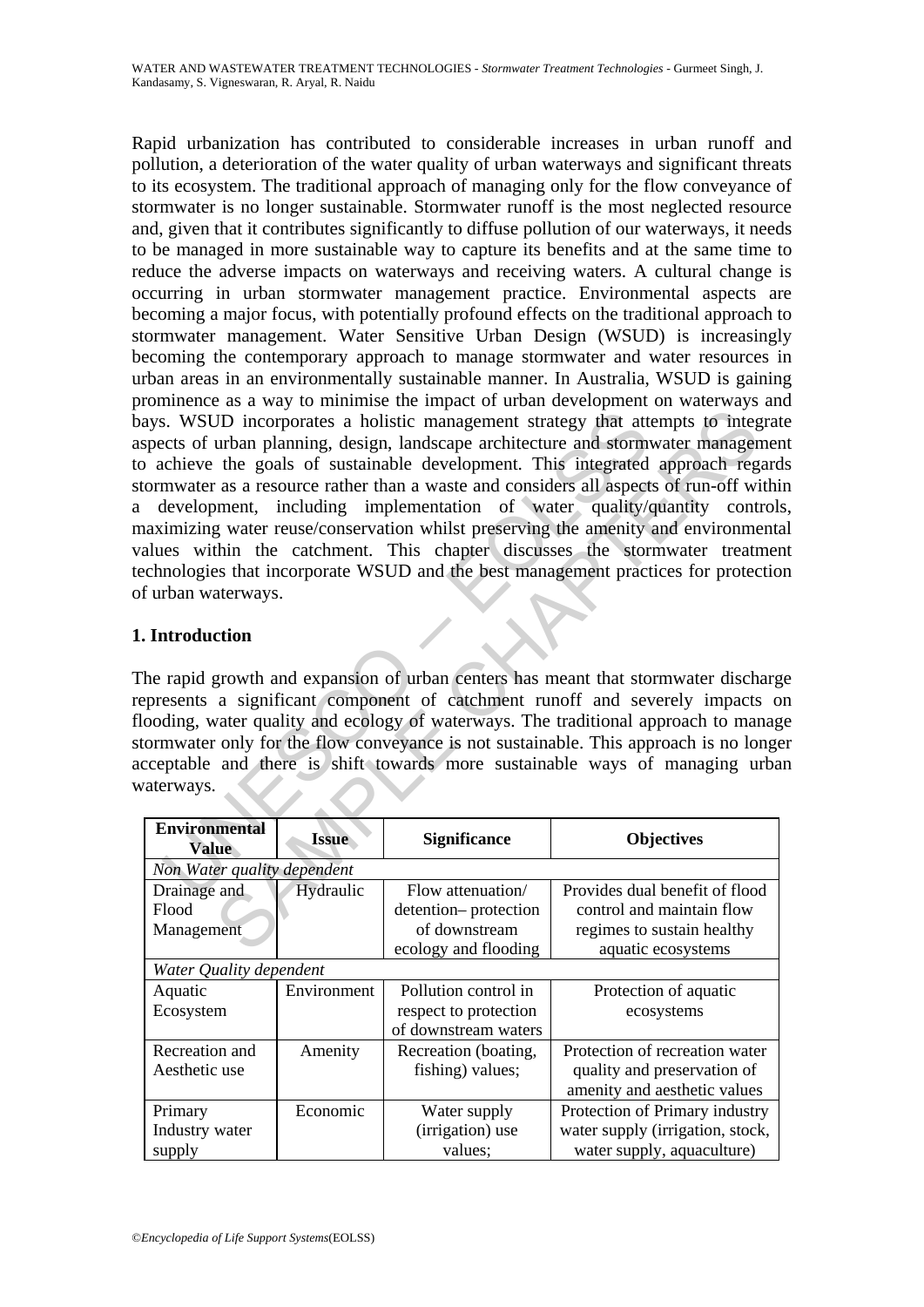| Cultural and | Cultural |                 | Cultural, spiritual and   Protect known sites of cultural |
|--------------|----------|-----------------|-----------------------------------------------------------|
| Spiritual    |          | heritage values | and spiritual significance                                |

Table 1. Environmental and use values for urban waterways

The framework for sustainable water management is based on defining key environmental and use values, water quality guidelines and water quality objectives that needs to be developed to protect the urban waterways. In Australia, ANZECC Guidelines for Fresh & Marine Water Quality (ANZECC, 2000) make explicit the water environmental and use values to be protected. In the case of modified or restored waterways, it is explicit of the major threats to these values, and focuses on a risk based management approach. Environmental values are particular values or uses of the environment that are important for a healthy ecosystem or for public benefit, welfare, safety or health and which require protection from the effects of pollution, waste discharges and deposits (ANZECC, 2000). A set of environmental and use values typical for urban environment are presented in Table 1.

ty or health and which require protection from the effects o<br>harges and deposits (ANZECC, 2000). A set of environment<br>cal for urban environment are presented in Table 1.<br>vater quality guideline is a numerical concentration health and which require protection from the effects of pollution, wand deposits (ANZECC, 2000). A set of environmental and use va<br>urban environment are presented in Table 1.<br>uality guideline is a numerical concentration l A water quality guideline is a numerical concentration limit or narrative statement recommended to support and maintains a designated water use (ANZECC, 2000). ANZECC (2000) defines water quality guidelines that specify limits for chemical and physical parameters in water and sediment, as well as biological indicators for each of the environmental values listed. These guidelines are used as a general tool for assessing water quality and are the key to determining Water Quality Objectives (WQOs) that protect and support the designated environmental values and against which performance can be measured. The National Water Quality Management Strategy has produced Guidelines for Urban Stormwater Management (NWQMS, 2000) and these guidelines provide the broad framework and the overall context for stormwater management in Australia.

The current trend for stormwater management is to provide a system based approach to protect key environmental values of waterways whilst meeting WQOs for urban waterways. This has led to Water Sensitive Urban Design (WSUD), a system based approach to stormwater management that incorporates a holistic management strategy that takes into account and closely interlinks urban planning, design, landscape architecture and stormwater management whilst maximizing reuse of stormwater. Managing urban run-off in a sustainable manner not only resolves problems associated with stormwater, but enhances the social and environmental amenity of the urban landscape. Reducing peak flows and maintaining a more natural stormwater system can also potentially reduce capital and maintenance costs of drainage infrastructure.

## **2. Stormwater Pollution**

| <b>Likely Source</b><br><b>Potential Negative Impact</b><br>Issue |
|-------------------------------------------------------------------|
|-------------------------------------------------------------------|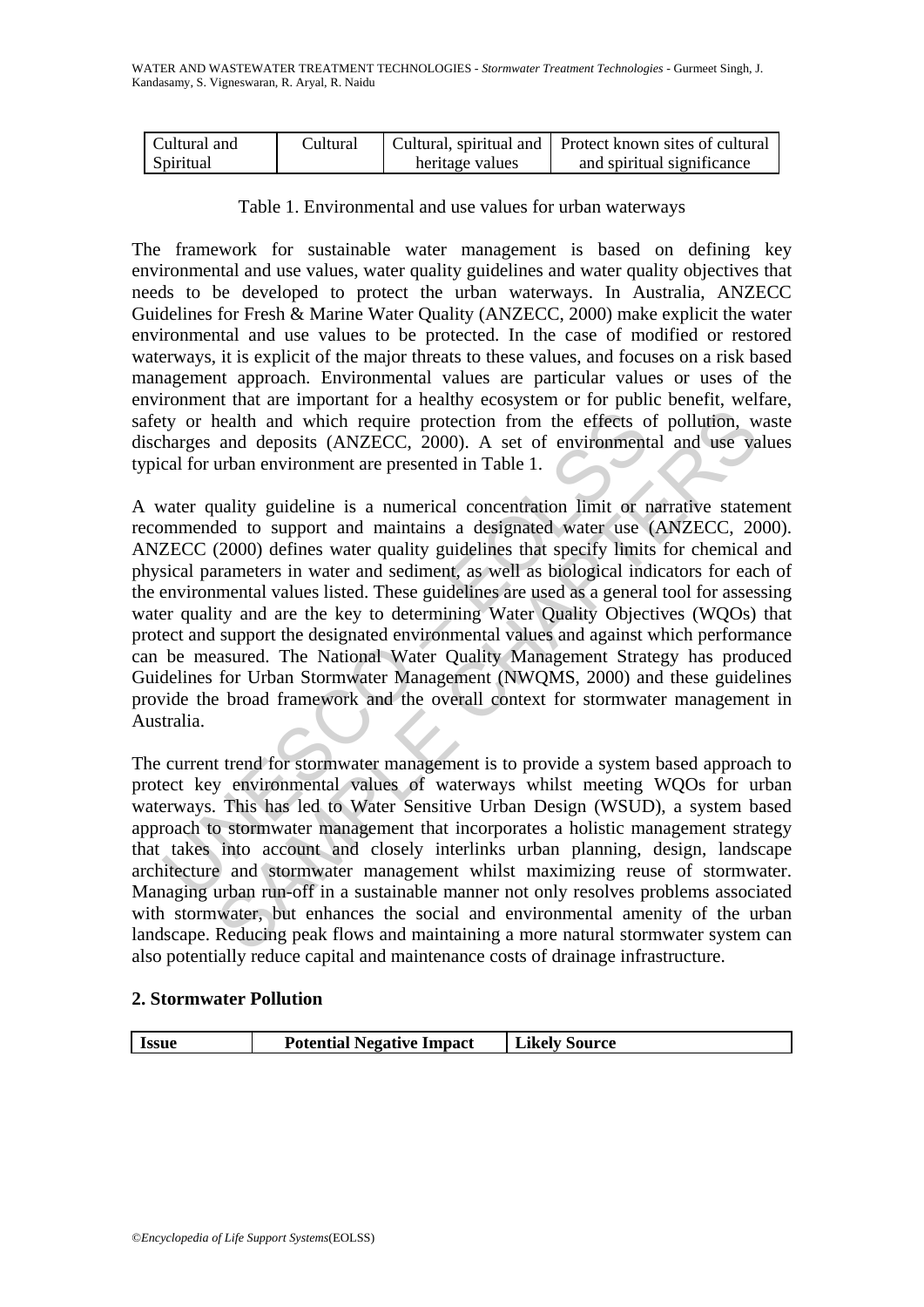| Litter & debris                            | Reduces aesthetic appeal of<br>$\bullet$<br>waterways<br>Can kill some marine aquatic<br>life (eg fish, turtles, sea birds).<br>Decay<br>of<br>some<br>gross<br>$\bullet$<br>pollutants<br>decrease<br>can<br>dissolved oxygen levels.                                                                                                                                | bottles,<br>Littering<br>e.g.<br>plastic<br>$\bullet$<br>wrapping and caps, cigarette butts<br>Shopping centres, stores, malls,<br>٠<br>pedestrian access ways,<br>Carparks<br>٠<br>Leaf-fall from trees<br>п<br>Lawn mowing<br>٠<br>Schools<br>٠<br>Waste collection<br>$\blacksquare$<br>Fast food outlets & restaurants<br>$\bullet$                                                      |
|--------------------------------------------|-----------------------------------------------------------------------------------------------------------------------------------------------------------------------------------------------------------------------------------------------------------------------------------------------------------------------------------------------------------------------|----------------------------------------------------------------------------------------------------------------------------------------------------------------------------------------------------------------------------------------------------------------------------------------------------------------------------------------------------------------------------------------------|
| Turbidity in<br>waterways                  | Smothering of plants<br>and<br>$\bullet$<br>animals<br>that live<br>the<br>on<br>bottom of receiving waters,<br>ponds, lakes and streams<br>Reduced<br>aesthetic<br>value<br>(water looks "muddy")<br>Reduced aquatic plant growth<br>clogging of fish gills.<br>٠<br>Hinders the ability of aquatic.<br>predators (eg certain<br>fish<br>species) to see their prey. | Coarse sediments ( $> 0.5$ mm)<br>Land-disturbing construction<br>٠<br>Erosion<br>٠<br>Sand used in spill clean up<br>п<br>Sand blasting, concrete sawing<br>п<br>Deposition from motor vehicles $\&$<br>×,<br>car parks<br>Fine Sediments<br>Industrial areas, Scrap yards<br>Car parks, Streets and highways<br>$\bullet$<br><b>Construction sites</b><br>٠<br>Atmospheric deposition<br>٠ |
| <b>Nutrient</b><br>enrichment              | $\&$<br>Nitrogen<br>phosphorus<br>$\bullet$<br>stimulates the growth of algae<br>and aquatic plants<br>Decay of algae and plant<br>dissolved<br>reduces<br>matter<br>oxygen levels<br>Excessive growth of algae and<br>aquatic<br>plants<br>reduces<br>waterway aesthetic values                                                                                      | $\bullet$<br>Washing<br>with<br>detergent<br>cars<br>containing phosphorus.<br>Excessive use of fertilisers, which<br>$\bullet$<br>is washed off lawns<br>Decay of plant material<br>$\bullet$<br>Leaky or overflowing sewerage<br>systems                                                                                                                                                   |
| Petrol, oils<br>and. Grease                | Reduces aesthetic appeal of<br>Waterways<br>Can harm some aquatic life<br>Decay of some hydrocarbons<br>can decrease dissolved oxygen<br>levels                                                                                                                                                                                                                       | Leaks from vehicles, roads<br>$\bullet$<br>Car washing or maintenance<br>$\bullet$<br>Illegal dumping of industrial waste<br>or food oils.<br>Car parks<br>$\bullet$<br>Food waste storage areas<br>$\bullet$<br>Heavy equipment & machinery<br>$\bullet$<br>Fast food outlets and restaurants<br>$\bullet$                                                                                  |
| Pesticides and<br>herbicides               | Harms<br>aquatic<br>plants<br>and<br>animals                                                                                                                                                                                                                                                                                                                          | Pesticides and herbicides (weed<br>$\bullet$<br>killers) used on gardens and nature<br>strips and washed off during rain                                                                                                                                                                                                                                                                     |
| Trace metal<br>pollution<br>(heavy metals) | Stress on aquatic plants and<br>$\bullet$<br>animals.<br>Contamination of the food<br>chain with trace metals                                                                                                                                                                                                                                                         | Runoff from roadways or<br>$\bullet$<br>car<br>parks.<br>Deterioration of building surfaces<br>$\bullet$<br>(eg. rusting galvanised iron roofs)<br>By product of burning fossil fuels<br>Swimming pool water                                                                                                                                                                                 |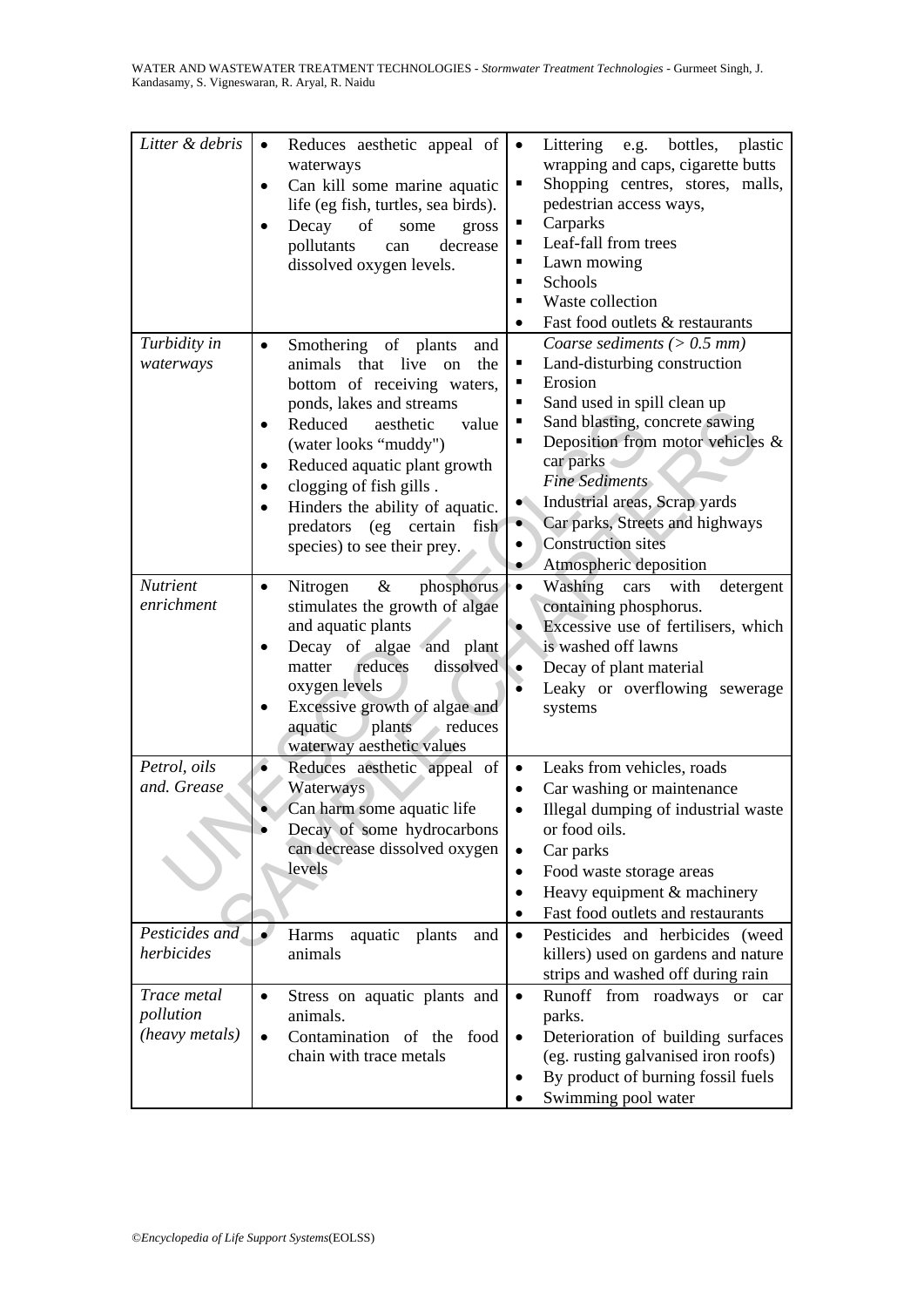WATER AND WASTEWATER TREATMENT TECHNOLOGIES - *Stormwater Treatment Technologies* - Gurmeet Singh, J. Kandasamy, S. Vigneswaran, R. Aryal, R. Naidu

| Bacteria and<br>other<br>pathogens                                 | Makes contact with water<br>$\bullet$<br>unsafe for humans<br>disease in<br>Causes<br>aquatic<br>organisms<br>Contaminates shellfish.<br>$\bullet$                                                                                                                                                          | Animal (dog and cat) faeces<br>$\bullet$<br>Food wastes disposed improperly<br>$\bullet$<br>Leaky or overflowing sewerage<br>$\bullet$<br>systems                                                                                                                                                                                                                                                                                                             |
|--------------------------------------------------------------------|-------------------------------------------------------------------------------------------------------------------------------------------------------------------------------------------------------------------------------------------------------------------------------------------------------------|---------------------------------------------------------------------------------------------------------------------------------------------------------------------------------------------------------------------------------------------------------------------------------------------------------------------------------------------------------------------------------------------------------------------------------------------------------------|
| Vegetation<br>washed into<br>waterways                             | Oxygen dissolved in the water<br>$\bullet$<br>is used up when plant matter<br>decays. Fish and other water<br>life need this oxygen to live.                                                                                                                                                                | $\bullet$<br>Leaf drop from gardens and street<br>trees, particularly when they fall<br>onto paved surfaces<br>Hosing or sweeping lawn clipping<br>$\bullet$<br>and leaves into gutters<br>Mulch washed or blown from<br>$\bullet$<br>gardens                                                                                                                                                                                                                 |
| Loss of<br>aquatic<br>habitats<br>and/or<br>riparian<br>vegetation | Weed infestation of urban<br>$\bullet$<br>bushland<br>Nutrients in stormwater and<br>the<br>transport<br>of<br>weeds<br>propagated from urban areas<br>by stormwater<br>Reduced fish population<br>Water pollution due to loss of<br>filter. strips adjacent to creeks<br>Increased water temperature<br>٠  | Riparian vegetation cleared<br>$\bullet$<br>flow<br>Changed<br>characteristics<br>$\bullet$<br>resulting from change of land use<br><b>Bank</b> erosion<br>$\bullet$<br><b>Unrestricted</b> access<br>$\bullet$<br>Creeks "channelised" or"piped"                                                                                                                                                                                                             |
| <b>High Runoff</b><br>from urban<br>areas                          | Increased pollutant loads<br>$\bullet$<br>Erosion of creek banks roads<br>Changed pattern of water<br>$\bullet$<br>levels in wetlands, affecting<br>aquatic flora and fauna<br>Increased frequency<br>of<br>disturbance<br>$to^*$<br>aquatic<br>ecosystems,<br>reducing<br>the<br>diversity of aquatic life | Increased impervious surfaces (eg.<br>roofs, paved areas,<br>footpaths)<br>directly<br>connected<br>the<br>to<br>stormwater system                                                                                                                                                                                                                                                                                                                            |
|                                                                    | impacts on urban waterways                                                                                                                                                                                                                                                                                  | Table 2: Common Pollutants, their likely sources in urban stormwater and potential                                                                                                                                                                                                                                                                                                                                                                            |
|                                                                    |                                                                                                                                                                                                                                                                                                             | Pollutants typically found in urban stormwater runoff originate from either point or non-<br>point sources. Point sources are specific identifiable locations where stormwater<br>pollution are generated or occur, and include illegal discharges of trade wastes and<br>sewer overflows. Non-point sources or diffuse sources, by its nature are comparatively<br>difficult to identify and control and include litter, sediments, nutrients, oils & grease |

Pollutants typically found in urban stormwater runoff originate from either point or nonpoint sources. Point sources are specific identifiable locations where stormwater pollution are generated or occur, and include illegal discharges of trade wastes and sewer overflows. Non-point sources or diffuse sources, by its nature are comparatively difficult to identify and control and include litter, sediments, nutrients, oils & grease from road surfaces, toxic material, bacteria and organic material. Without appropriate stormwater treatment devices, the resulting impacts on receiving waters can be devastating, not only for aquatic ecosystems but also to community values such as aesthetics, recreation, economics and health of receiving water bodies. Table 2 summaries common pollutants in urban stormwater, their likely sources and potential negative impacts on the environment based on the ecological, social and administrative concerns.

 **Contaminant/ Pollutants**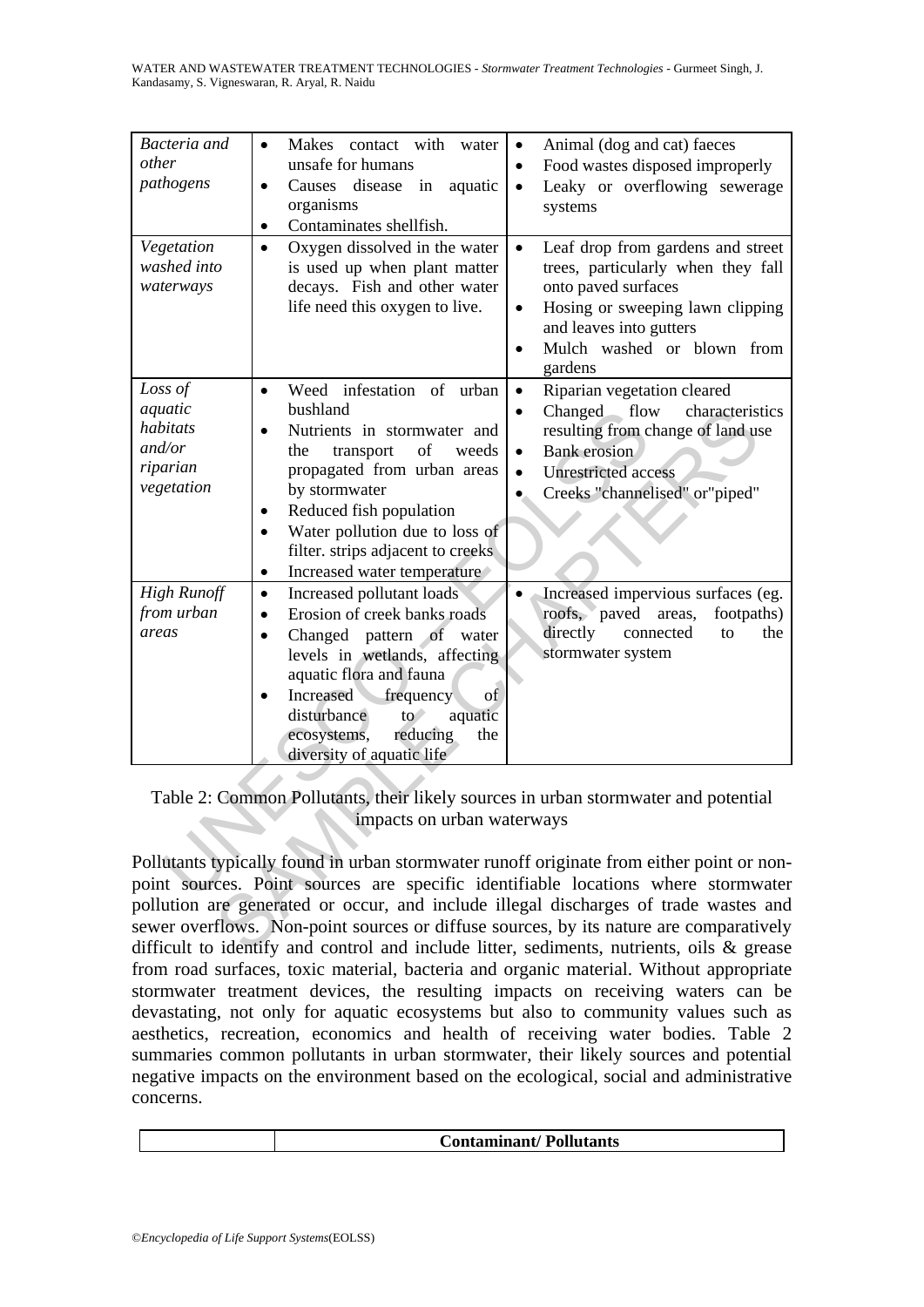WATER AND WASTEWATER TREATMENT TECHNOLOGIES - *Stormwater Treatment Technologies* - Gurmeet Singh, J. Kandasamy, S. Vigneswaran, R. Aryal, R. Naidu

| <b>Land Uses</b>                                                             | <b>Litter</b> | Sediment | <b>Nutrients</b> | Oil and<br><b>Grease</b> | <b>Toxic</b><br><b>Material</b> | <b>Bacteria</b> | Organic<br><b>Material</b> |
|------------------------------------------------------------------------------|---------------|----------|------------------|--------------------------|---------------------------------|-----------------|----------------------------|
| Residential                                                                  |               |          |                  |                          |                                 |                 |                            |
| Industrial/<br>Commercial                                                    |               |          |                  |                          |                                 |                 |                            |
| Open Space                                                                   |               |          |                  |                          |                                 |                 |                            |
| Roads                                                                        |               |          |                  |                          |                                 |                 |                            |
| Sewer<br>overflows/<br>Septic tanks                                          |               |          |                  |                          |                                 |                 |                            |
| Construction<br>activities                                                   |               |          |                  |                          |                                 |                 |                            |
| Land fill                                                                    |               |          |                  |                          |                                 |                 |                            |
| Underground<br>storage tanks                                                 |               |          |                  |                          |                                 |                 |                            |
| <b>Note:</b>                                                                 |               |          |                  |                          |                                 |                 |                            |
| -denotes likely contaminants produced from the specified land use activities |               |          |                  |                          |                                 |                 |                            |

Table 3: Relation of land-use to contaminants/pollutants generated

Table 3 provides a summary of the main land use activities and the likely pollutants that have negative impacts on the environment.

This information can be used to establish targeted strategies to reduce the pollutant loads on the environment, by matching the catchment characteristics and the contaminants, to a suite of treatment strategies can then be tailored to control/trap the specific contaminant. Treatment measures are discussed further in section 4.

## **3. Water Sensitive Urban Design (WSUD)**

noterground<br>
Translate and the specified land is<br>
Translate and I and the specified land is<br>
e.<br>
C. Idenotes likely contaminants produced from the specified land is<br>
ele 3 provides a summary of the main land use activities nns<br>
Inks<br>
Inks<br>
Inks<br>
Inks<br>
Inks<br>
Inks<br>
Steely contaminants produced from the specified land use activities<br>
Table 3: Relation of land-use to contaminants/pollutants generated<br>
vides a summary of the main land use activit Environmental aspects are becoming a major focus in urban stormwater management with potentially profound effects on the traditional approach to drainage. Water Sensitive Urban Design (WSUD) is increasingly becoming the contemporary approach to manage stormwater and water resources in urban areas in an environmentally sustainable manner.

In Australia, WSUD is gaining prominence as a way to minimise the impact of urban development on waterways and bays.

WSUD incorporates a holistic management strategy that attempts to integrate aspects of urban planning, design, landscape architecture and stormwater management to achieve the goals of sustainable development.

This integrated approach regards stormwater as a resource rather than a waste and considers all aspects of run-off within a land development, including implementation of water quality/quantity controls, maximizing water reuse/conservation whilst preserving the amenity and environmental values within the catchment, (Figure 1).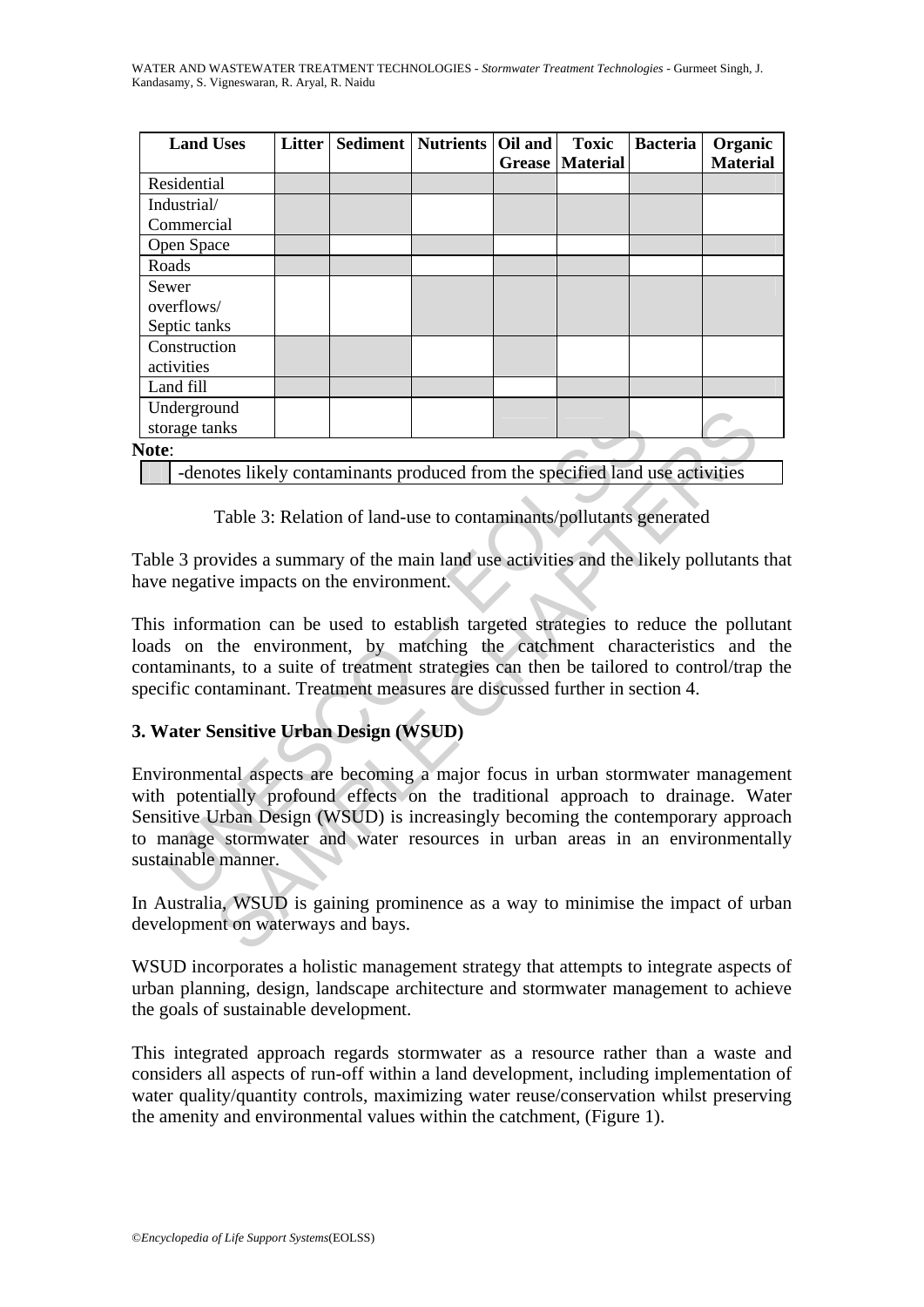WATER AND WASTEWATER TREATMENT TECHNOLOGIES - *Stormwater Treatment Technologies* - Gurmeet Singh, J. Kandasamy, S. Vigneswaran, R. Aryal, R. Naidu



Figure 1 WSUD conceptual model

Water<br>
Water<br>
Reuse<br>
Reuse<br>
Reuse<br>
Higure 1 WSUD conceptual model<br>
UD offers an alternative to the traditional approach to storm<br>
ad on consideration of flow conveyance alone. WSUD aims to m<br>
thanization on the natural wat Water<br>
Water<br>
Reuse<br>
Reuse<br>
Figure 1 WSUD conceptual model<br>
fers an alternative to the traditional approach to stormwater manager<br>
onsideration of flow conveyance alone. WSUD aims to minimise the im<br>
tion on the natural wa WSUD offers an alternative to the traditional approach to stormwater management based on consideration of flow conveyance alone. WSUD aims to minimise the impact of urbanization on the natural water cycle, and its principles can be applied to the design of a single building or to a whole subdivision. It seeks to minimise the extent of impervious surfaces and mitigate changes to the natural water balance, through on-site or local reuse of the water as well as through temporary storage. By integrating major and minor drainage flow paths in the landscape and adopting a range of water sensitive design treatment measures, the size of the structural stormwater systems that is required may be reduced. These measures include detention and retention basins to lower peak flows, and grassed swales and vegetation to facilitate water infiltration and pollutant filtration. A multi-purpose corridor, typically a roadway and associated footpaths, easements and buffers, is an important design element in many integrated stormwater management systems, into which many WSUD treatment measures can be incorporated and which may also serve as water features, habitat protection and recreation.

Managing urban run-off in a water sensitive manner not only resolves problems associated with stormwater, it enhances the social and environmental amenity of the urban landscape. Reducing peak flows and maintaining a more natural stormwater system can also potentially reduce capital and maintenance costs of drainage infrastructure. Further by enhancing the social and environmental amenity of the urban landscape, the land and property values within the landscape increase in value making WSUD infrastructure viable and relatively more affordable.

CSIRO (1999) lists five key objectives of WSUD for application to urban stormwater planning and design. They are:-

• Protect natural systems; protect and enhance natural water systems within urban developments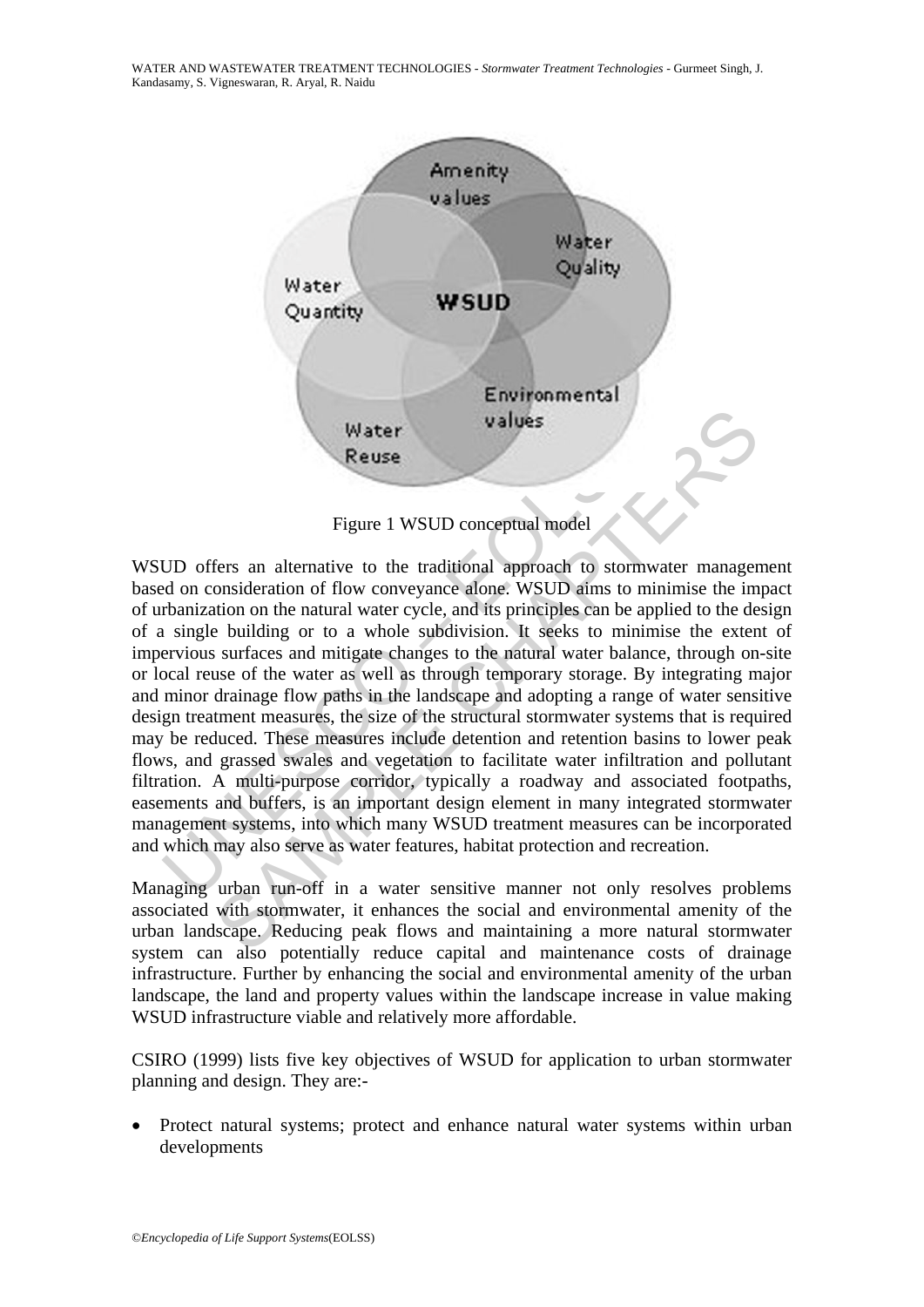- Integrate stormwater treatment into the landscape; use stormwater in the landscape by incorporating multiple use corridors that maximize the visual and recreational amenity of developments
- Protect water quality; protect the water quality draining from urban development
- Reduce run-off and peak flows; reduce peak flows from urban development by local detention measures and minimising impervious areas
- Add value while minimising development costs; minimise the drainage infrastructure cost of development

These principles collectively call for a more considered approach to the integration of land and water planning at all levels of the urban development process (ie. planning, concept design and detailed design).

## **3.1 WSUD Model**

The WSUD concept (ARQ, 2006) involves the integration of Best Planning Practices (BPPs) (see 3.2.1) and Best Management Practices (BMPs) (see next 3.2.2) to yield appropriate designs for a particular site. A schematic model based on this concept is shown in Figure 2.



Figure 2 Integration of BPP's and BMP's to achieve a WSUD

TO ACCESS ALL THE **34 PAGES** OF THIS CHAPTER, Visit: [http://www.eolss.net/Eolss-sampleAllChapter.aspx](https://www.eolss.net/ebooklib/sc_cart.aspx?File=E6-144-14)

- - -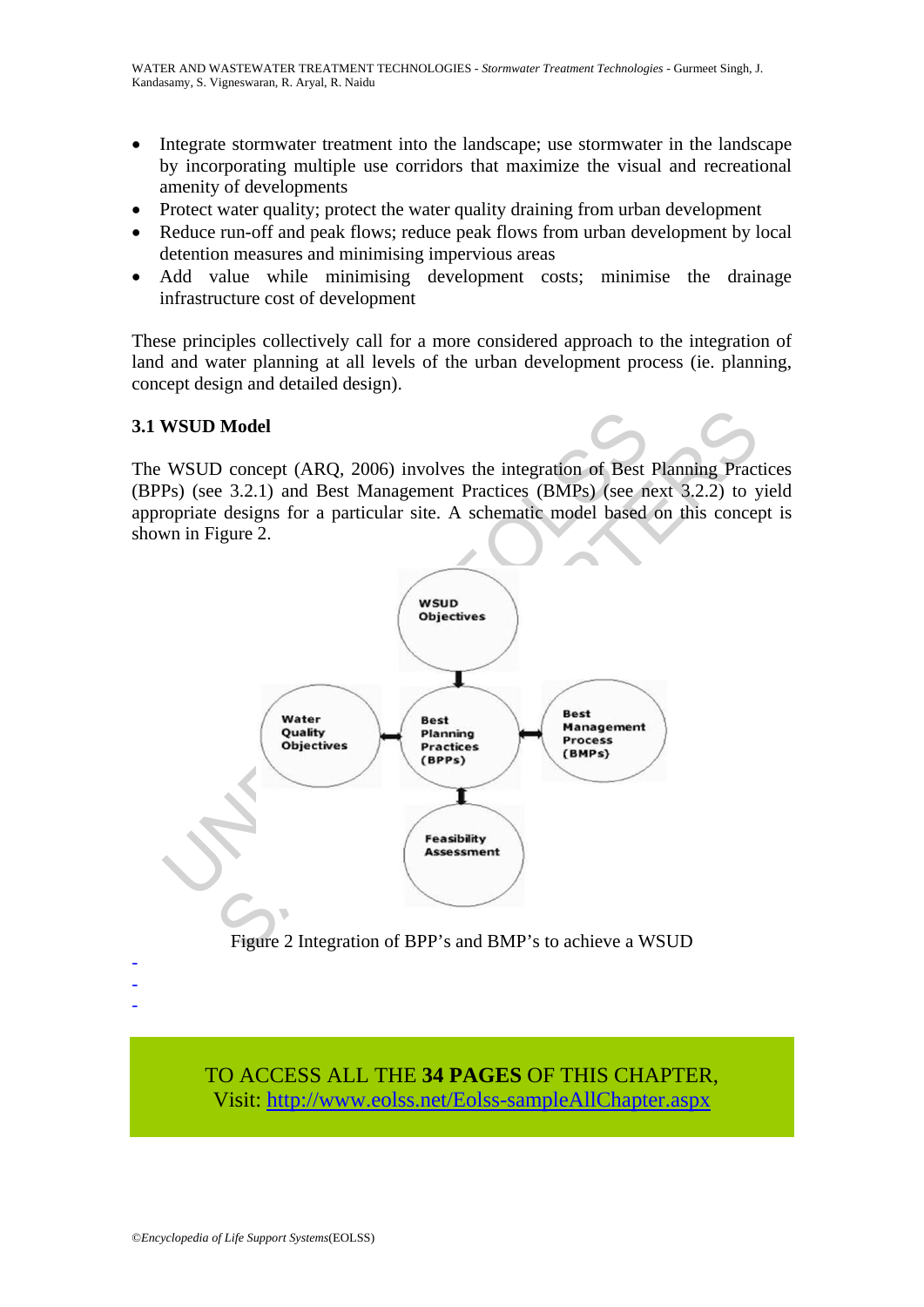### **Bibliography**

ARQ (2006). Australian Runoff Quality, Engineers Australia, Sydney, 2006. [this book is a best practice guide for WSUD specific to Australia]

BCC (2001). Stormwater Quality Control Policy - Background Information and Guidelines for Application , Blacktown City Council. [this policy document is an example of WSUD policy used by local government]

ANZECC (2000). Australian and New Zealand Environment and Conservation Council, Australian and New Zealand Guidelines for Fresh and Marine Water Quality, National Water Quality Management Strategy. [this is the national water quality guidelines in Australia]

Breen, P.F (1999). Assembling the stormwater treatment train, Lecture Notes, Short course on planning and design of stormwater management measures, Co-operative Centre for Catchment Hydrology and Civil Engineering, Monash University, Victoria, Australia. [these notes provides information on treatment trains].

CSIRO (1999). Urban Stormwater: Best Practice Environmental Management Guidelines, CSIRO Publishing, Collingwood Australia. [this report best practice guide for WSUD specific to Australia]

MUSIC (2005). Model for Urban Stormwater Improvement Conceptualisation, User Manual, Version 3.00, CRC for Catchment Hydrology, Melbourne. [this is user manual for the software]

NWQMS, 2000, National Water Quality Management Strategy, Guidelines for Urban Stormwater Management. [this is a national stormwater quality guidelines specific to Australia]

NSW EPA (1997), Managing Urban Stormwater: Council Handbook - Draft. NSW Environment Protection Authority. November 1997. [this report provide guidance and specifications on stormwater management for local government in New South Wales, Australia]

Victorian Stormwater Committee (1999). Urban Stormwater: Best Practice Environmental Management Guidelines. CSIRO Publishing, Collingwood, Victoria. [this report is a useful guideline detailing WSUD practice in Australian]

Wong, T.H.F, 2000, Improving Urban Stormwater Quality- From theory to Implementation, Water-Journal of the Australian Water Association, Vol.27, No.6, November/December, pp 28-31. [this paper provides information on treatment trains].

#### **Biographical Sketches**

2000 (1999). Urban Stormwater: Best Practice Environmental Management<br>
RO (1999). Urban Stormwater: Best Practice guide for WSUD specific<br>
SIC (2005). Model for Urban Stormwater Improvement Conceptualisation,<br>
CRC for Catc 99). Urban Stormwater: Best Practice Environmental Management Guidelines, Collingwood Australia. [this report best practice guide for WSUD specific to Australia] N5). Model for Urban Stormwater Improvement Conceptualisatio **Mr Gurmeet Singh** is a Drainage engineer, Blacktown City Council, Sydney, Australia. He has postgraduate engineering qualifications (Master's in Civil/Environmental Engineering) with extensive experience working in local government, Sydney, Australia in the area of stormwater management. He has experience in planning, design and construction of stormwater treatment systems, in particular Water Sensitive Urban Design. He has presented several papers in international and national workshops and conferences in the area of stormwater management, WSUD and has affiliations with Institution of Engineers, Australia and Water Sensitive Urban Design for Sydney Region, Cooperative program, Sydney Metro Catchment Management Authority (CMA).

**Dr Jaya Kandasamy** is Senior Lecturer in the Faculty of Engineering and IT, University of Technology, Sydney, Australia. He obtained his PhD from University of Auckland., New Zealand where is also obtained his Bachelor in Civil Engineering and Masters in Civil Engineering. He has worked in the New South Wales Government as a Senior Engineer for 15 years and has wide industry knowledge.

**Dr Saravanamthu Vigneswaran** has been working on water and wastewater treatment and reuse related research since 1976. During the last twenty years, he has made significant contributions in physicochemical water treatment related processes such as filtration, flocculation, membrane-filtration and adsorption. His research activities both on new processes development and mathematical modeling are well documented in reputed international journals such as Water Research, American Institute of Chemical Engineers Journal, Chemical Engineering Science, Journal of American Society of Civil Engineers, and Journal of Membrane Science. He has also been involved in a number of consulting